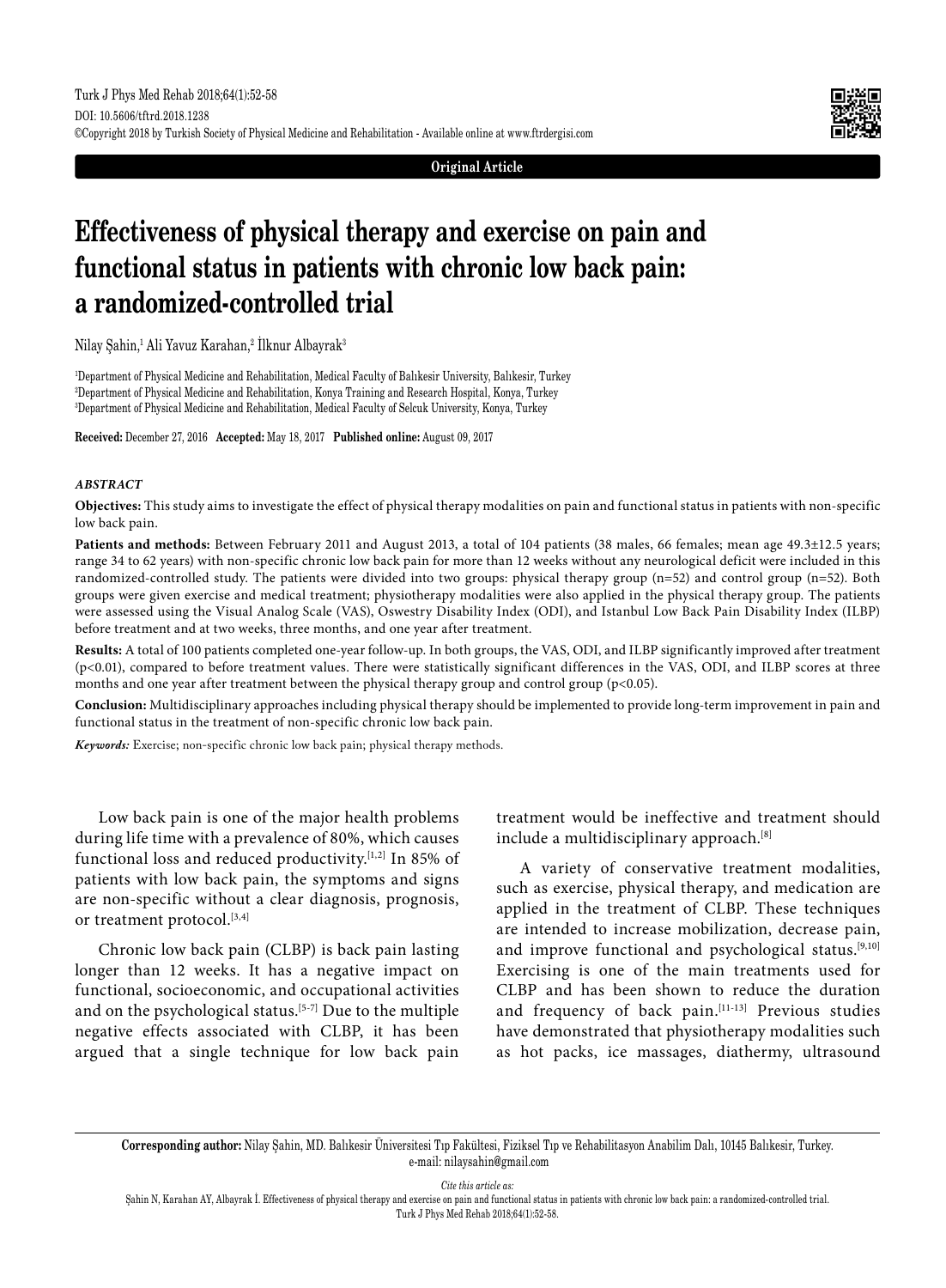therapy, and transcutaneous electrical nerve stimulation (TENS) reduce inflammation, relieve musculoskeletal symptoms and joint stiffness, thereby, providing symptomatic relief.<sup>[14-18]</sup> Additionally, medical treatment has been shown to be an effective method for symptomatic improvement of CLBP.[19-21] However, the efficacy of a combined approach with physical therapy and medical treatment for CLBP has not yet been sufficiently demonstrated.

In the present study, we aimed to evaluate the effectiveness of physical treatment modalities for pain relief and functional status improvement in patients with CLBP.

# **PATIENTS AND METHODS**

A total of 110 patients with CLBP were identified from the hospital records of the physical medicine and rehabilitation clinic between February 2011 and August 2013. The patients with CLBP of longer than 12 weeks without any neurological deficit were included in the study. Exclusion criteria were as follows: pain severity of ≥8 according to the Visual Analog Scale (VAS), age ≤18 years, pregnancy, previous surgery, structural abnormalities, spinal cord compression, serious instability, osteoporosis, body mass index (BMI) higher than 30  $\text{kg/m}^2$ , severe cardiovascular or metabolic disease, and acute infection. Accordingly, a total of 104 patients (38 males, 66 females; mean age 49.3±12.5 years; range 34 to 62 years) who met the inclusion criteria were included in this randomizedcontrolled study (Figure 1).

A detailed history of each patient was obtained and clinical examination was performed including neurological and physical examination of the lumbar region with inspection and palpation, lumbar



**Figure 1.** Flow diagram. BMI: Body mass index; CG: Control group; PTG: Physiotherapy group; VAS: Visual Analog Scale; ODI: Oswestry Disability Index; ILBP: Istanbul Low Back Pain Disability Index.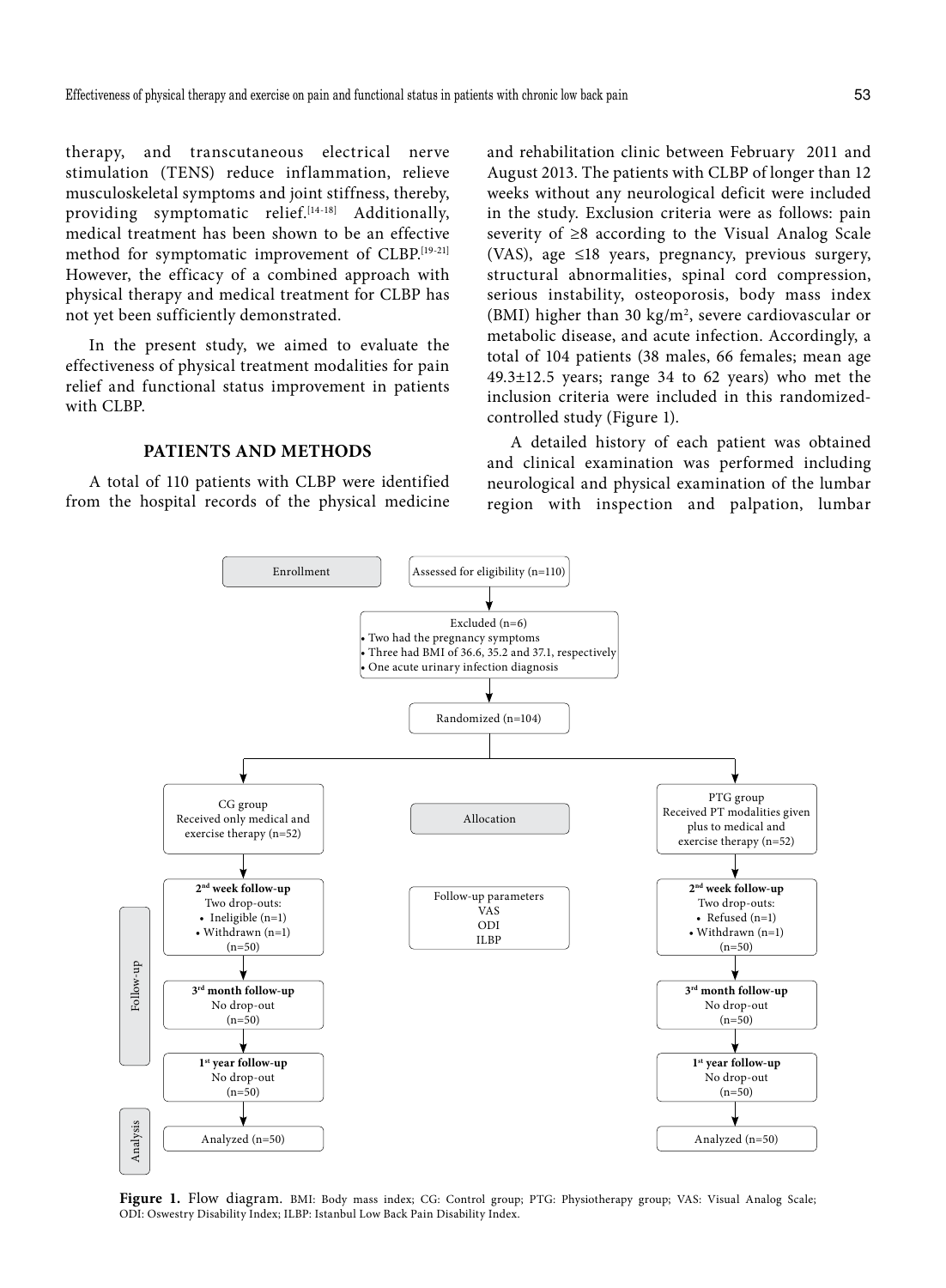mobility measurements, and lumbar range of motion measurements. All patients were evaluated by a single physician. The study protocol was approved by the local Ethics Committee. A written informed consent was obtained from each patient. The study was conducted in accordance with the principles of the Declaration of Helsinki.

## **Interventions**

All patients were divided into two groups: physical therapy group (n=52) and control group (n=52). Physical therapy group (PTG) received physical therapy modalities in addition to medical and exercise therapy, while the control group (CG) was treated with medical and exercise therapy alone.

## **Medical treatment**

If necessary, 1.5 g/day of paracetamol was prescribed.

# **Exercise program**

Active isotonic and isometric strengthening exercises were prescribed to strengthen the frontal abdominal muscles (musculus obliquus externus abdominis, musculus obliquus internus abdominis, musculus rectus abdominis), deep abdominal muscles (musculus psoas major, musculus psoas minor, musculus iliacus, musculus quadratum lumbarum), and back muscles (musculi dorsi, musculus erector spinae, musculi transverso-spinales, musculi inter-spinales, musculi intertransversarii). For the hamstrings, lumbar extensors, and hip flexors, a set of stretching exercises was prescribed. A home-based exercise program was instructed by the physiotherapist to each patient. In addition, a written exercise program was given to the patients. The exercise program lasted for three months and was performed at least five days per week, two exercises per day, with each exercise repeated at least 10 times.

## **Physical therapy**

The physical therapy was administered to the waist region by the physiotherapist, for a total of 10 sessions, five days per week, with a single session per day. The sessions included a hot pack, ultrasound, and TENS treatment. Hot pack therapy was applied for 20 min and ultrasonic therapy for five min in continuous form at a frequency of 1 MHz and a density of 1.5 W/cm².[16,17] In addition, TENS treatment was given in the following form: continuous, with strength of 100 Hz, 40 μSN for 30 min.

## **Evaluation criteria**

All patients were assessed prior to treatment and at two weeks, three months, and one year after treatment. Pain severity was evaluated using the VAS according to a 10-point scale, where 0 points indicate no pain and 10 points indicate severe pain.[22] The functional status was evaluated using the Oswestry Disability Index (ODI).<sup>[23-28]</sup> and Istanbul Low Back Pain Disability Index (ILBP).<sup>[26]</sup> The ODI consists of 10 questions which assess the degree of pain, personal care, lifting, walking, sitting, standing, sleeping, social life, travel, and pain alteration, each scoring between 0 and 5. Maximum score is 50 and the total score is multiplied by two: the result is presented in percentage. The evaluation formula is as follows: points/total score (50)  $\times$  100= %, where 0% indicates the absence of pain and functional disability and 100% indicates severe pain and functional limitation. Its validity and reliability studies were conducted in patients with low back pain in the Turkish society.<sup>[25]</sup> In addition, ILBP is a scale with a total score of 0-90, including 18 items evaluating the functional status of patients with low back pain, with scores ranging from 0 to 5 for each question. Its validity and reliability studies were carried out.<sup>[26]</sup>

#### **Sample size calculation**

The number of the patients included in this study was determined based on VAS data. According to the results of Sahin et al.,<sup>[27]</sup> the mean score of the VAS in PTG was 7.16 with a standard deviation (SD) of 2.54 and the mean score of the VAS in CG was 5.72.[27] The sample size was based on a power of 80% (beta: 0.2). A *p* value of 0.05 was considered statistically significant. Accordingly, 48 patients were required in each group. We estimated a dropout rate of 10% and, thus, aimed to allocate 52 patients for each group.

## **Randomization**

After the patients' medical histories were collected, the data relating to each patient were filled out by two investigators and placed in envelopes. Then, using a random number table obtained from the computer, the closed envelopes of the patients were randomly distributed into two groups in a 1:1 ratio (PTG, CG). During the study, 50 patients in each group completed at two weeks, three months, and one year follow-up (Figure 1).

## **Statistical analysis**

Statistical analysis was performed using the PASW for Windows version 18.0 software (SPSS Inc., Chicago, IL, USA). The conformity of continuous variables with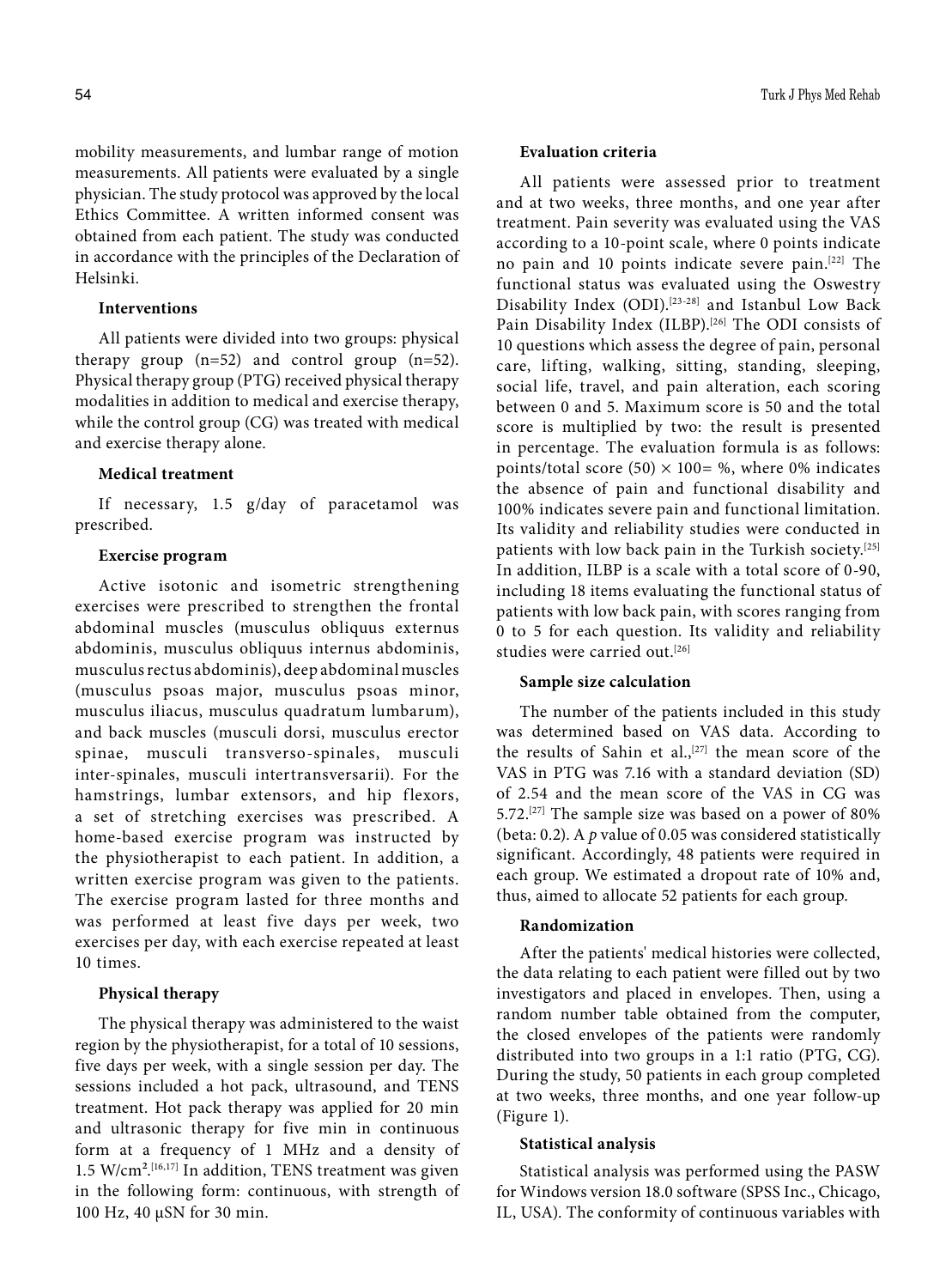normal distribution was evaluated using the Shapiro-Wilk test. To evaluate the differences among the categorical variables (i.e., sex, education status, and profession) between the groups, the chi-square test was performed. The Mann-Whitney U test was used to compare significant differences among the abnormally distributed variables. Differences in continuous data between the groups were analyzed using the Student t-test for normally distributed variables. The repeated measures analysis of variance (ANOVA) was performed to compare the data from the parameters repeatedly measured in the intra-group analysis. The Bonferroni correction was carried out to make an inter-group analysis, and a post-hoc test was performed, if the variance analysis test result was significant. To detect the sub-group differences, the Bonferroni Student t-test was used. A *p* value of <0.05 was considered statistically significant.

# **RESULTS**

A total of 100 patients completed one-year follow-up. The mean age of PTG was 50.4±11.4 years and the mean age of CG was 46.2±12.3 years. There was no statistically significant difference in the age, sex, education, occupation, and BMI between the groups (p>0.05). Sixty-three percent of the groups were females, and 13% were university graduates. Demographic characteristics of both groups are shown in Table 1.

In both groups, the VAS scores after the therapy were significantly lower compared to pre-therapy scores and the differences between pre-therapy and at three months post-therapy were found to be significant (p<0.05). ODI, and ILBP scores showed a significant improvement at two weeks and three months of follow-up compared to baseline values (p<0.05) (Table 2).

| n  | $\%$ | $Mean \pm SD$   |    |      |                 |      |
|----|------|-----------------|----|------|-----------------|------|
|    |      |                 | n  | $\%$ | $Mean \pm SD$   | p    |
|    |      | $50.4 \pm 11.4$ |    |      | $46.2 \pm 12.3$ | 0.08 |
|    |      |                 |    |      |                 | 0.83 |
| 18 | 36   |                 | 19 | 38   |                 |      |
| 32 | 64   |                 | 31 | 62   |                 |      |
|    |      |                 |    |      |                 | 0.46 |
| 39 | 78   |                 | 36 | 72   |                 |      |
| 4  | 8    |                 | 8  | 16   |                 |      |
| 7  | 14   |                 | 6  | 12   |                 |      |
|    |      |                 |    |      |                 | 0.09 |
| 37 | 74   |                 | 31 | 62   |                 |      |
| 9  | 18   |                 | 7  | 14   |                 |      |
| 4  | 8    |                 | 12 | 24   |                 |      |
|    |      | $29.4 \pm 5.0$  |    |      | $28.6 \pm 5.2$  | 0.44 |
|    |      |                 |    |      |                 |      |

**Table 1.** Patient demographics

**Table 2.** Intra- and inter-group comparisons of results before, at two weeks, three months, and one year after treatment

|                        | Physiotherapy group $(n=50)$ | Control group $(n=50)$ | Inter-group   | F     |
|------------------------|------------------------------|------------------------|---------------|-------|
|                        | $Mean \pm SD$                | $Mean \pm SD$          | $\mathcal{P}$ |       |
| VAS baseline           | $6.1 \pm 0.2$                | $5.2 \pm 0.2$          |               | 7.071 |
| VAS $2nd$ week         | $4.3 \pm 0.2^*$              | $4.0 \pm 0.2^*$        | 0.032         |       |
| VAS $3^{\rm rd}$ month | $4.4 \pm 0.2^*$              | $4.2 \pm 0.2^*$        | 0.012         |       |
| VAS $1st$ year         | $4.7 \pm 0.3$                | $5.0 \pm 0.2$          | 0.007         |       |
| ODI baseline           | $50.6 \pm 1.0$               | $45.2 \pm 1.3$         |               | 6.690 |
| ODI $2nd$ week         | $43.6 \pm 1.6^*$             | $33.3 \pm 2.3^*$       | 0.021         |       |
| $ODI$ $3^{rd}$ month   | $43.7 \pm 1.7$ *             | $33.8 \pm 2.1^*$       | 0.011         |       |
| ODI $1st$ year         | $46.6 \pm 2.1$               | $45.3 \pm 1.5$         | 0.011         |       |
| ILBP baseline          | $30.7 \pm 1.8$               | $24.0 \pm 2.0$         |               | 9.615 |
| ILBP $2nd$ week        | $21.7 \pm 1.5^*$             | $14.9 \pm 1.8^*$       | 0.037         |       |
| $ILBP$ $3^{rd}$ month  | $22.6 \pm 1.7$ *             | $16.8 \pm 1.6*$        | 0.019         |       |
| ILBP $1st$ year        | $25.3 \pm 2.0$               | $22.0 \pm 1.9$         | 0.002         |       |

SD: Standard deviation; VAS: Visual Analog Scale; ODI: Oswestry Disability Index; ILBP: Istanbul Low Back Pain Disability Index; F: Test statistics (analysis of variance with repeated measurements); \* p<0.05 according to baseline values in intra-group comparison.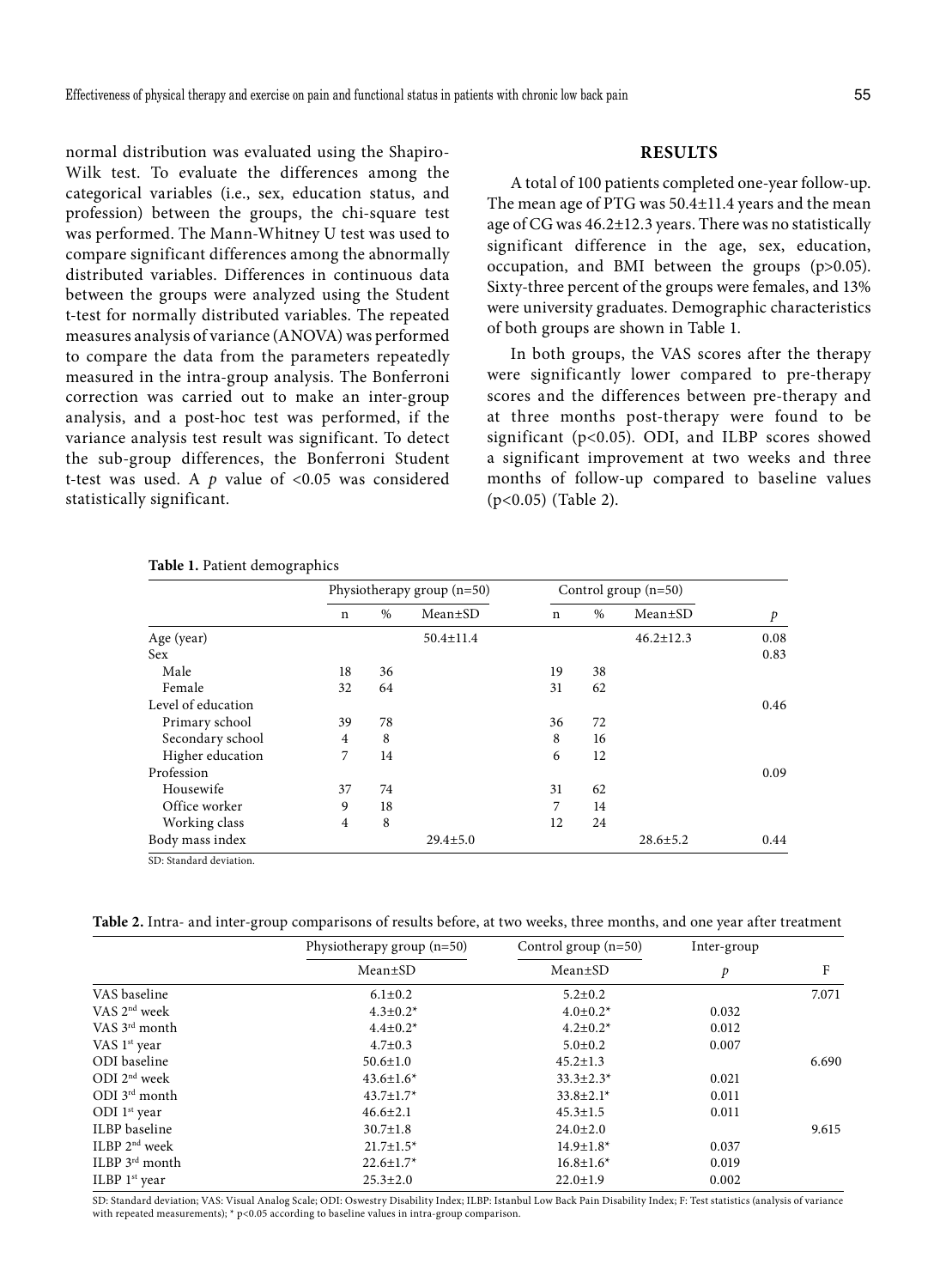There was a statistically significant difference in the VAS, ODI, and ILBP scores at two week, three months, and one year of follow-up, compared to the baseline values between the groups, in favor of PTG (Table 2).

# **DISCUSSION**

In this randomized-controlled trial, we found that the combination of physical therapy methods, exercise, and medical treatment for non-specific CLBP improved pain and functional status than exercise and medical treatment without physical therapy. This improvement sustained for three months after the treatment. These results show that physiotherapy combined with medical therapy and exercise leads to better improvements in pain and functional status at three months after the initiation of the treatment.

The main goals of CLBP treatment are to reduce pain, to improve soft tissue flexibility due to spasm and tension, to increase strength and endurance of the trunk stabilizers, and to improve mobility and posture, thereby, leading to improved functional capacity, better ability to perform activities of daily life, and prevention of work loss.[28,29] Many methods such as resting, medical treatment, back school, exercise programs, physical therapy modalities, and manipulation are used in the treatment of CLBP. It has been shown that a multidisciplinary approach is more effective than a single treatment modality.<sup>[30-32]</sup> Therefore, a multidisciplinary approach including physical therapy, exercise, and medical treatment was applied in our study.

Decreased paraspinal muscle strength and endurance is an important risk factor for the development of low back pain. In addition, the body muscle strength is lower in patients with low back pain than in healthy people.<sup>[33]</sup> In patients with reduced muscle strength, the risk of lumbar pain is three times higher. Therefore, exercise is one of the primary treatment modalities for non-specific CLBP.[33] It aims to improve posture, to strengthen the trunk muscles, and to increase aerobic capacity, leading to reduced pain and improved functional status.[13,34]

In a study, Van Tulder et al.<sup>[35]</sup> reported that exercise for the treatment of low back pain was effective in accelerating improvements in daily life activities and return to work. In a meta-analysis, the patients with CLBP treated with exercise therapy showed a significant improvement in terms of pain and functional status, compared to the patients who received no treatment or other conservative treatments.[36]

It has also been shown that inactivity leads to undesirable behaviors such as kinesophobia, anxiety, and difficulty in coping with pain, and exercise therapy reduces these behaviors.<sup>[37,38]</sup> However, there is no precise information concerning the effect of exercise types (i.e., flexion, stretching, or strengthening) on the patient outcomes.[34,37] In several studies, it has been shown that the pain relief due to exercise therapy in CLBP is limited to six-months duration.<sup>[39]</sup> In our study, lumbar isometric, lumbar flexion, and lumbar and hamstring stretching exercises were applied. Pain and functional status both improved with physiotherapy, exercise therapy, and medical treatment prescribed in this study. We also observed that this improvement lasted for one year.

During the study of CLBP patients, we concluded that pain and functional status were negatively affected; therefore, the treatment was demonstrated to be effective in improving the severity of the pain and the function status.[40] In the present study, the VAS was used to assess the pain severity and the ODI and ILBP were used to evaluate the functional status. We found significantly higher improvements in the VAS, ODI, and ILBP scores with the addition of physiotherapy at three month and one year of follow-up, compared to medical and exercise therapy alone.

Another method used in the treatment of patients with non-specific CLBP, which we also included in this study, is physical therapy modalities. These modalities allow for short-term treatment, including cold application, hot pack, ultrasound, diathermy, and TENS.[2,16,18] These treatments are non-invasive, safe, easy to administer, and rarely cause significant side effects, except mild skin irritation.<sup>[41,42]</sup> In several studies, it has been shown that physical therapy is more effective than placebo.<sup>[34,42,43]</sup> One of the most commonly used physical therapy methods is TENS. In one study, TENS was found to be more effective in reducing pain and increasing the range of motion of the joint, compared to placebo.<sup>[34]</sup> Marchand et al.<sup>[44]</sup> divided 48 patients with low back pain into three groups as the control, placebo, and TENS. A 43% reduction in the pain severity was found in the TENS group.[44] In another study evaluating hot and cold applications, it was shown that warm application was more successful than placebo in reducing pain in patients with acute and subacute lumbar pain, and cold application provided pain control in the acute phase and reduced the muscle tension.<sup>[16]</sup>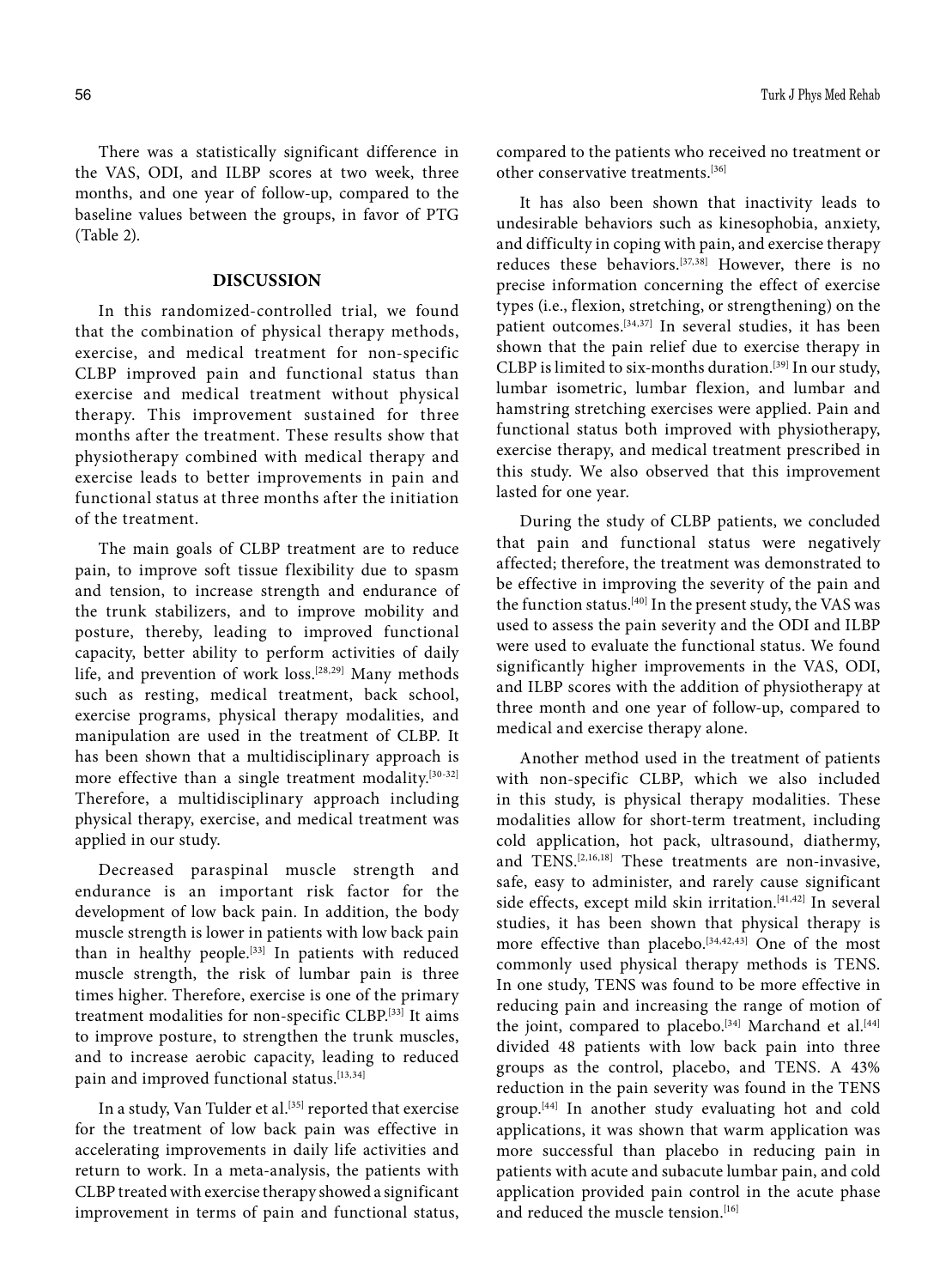In our study, there was no placebo group. We found that when added to medical treatment and exercise, physical therapy was associated with a higher improvement in pain and functional status. Although the efficacy of these treatment modalities was not evaluated separately in our study, the positive effect of the addition of physical therapy to the other treatment modalities was demonstrated. In many studies, CLBP treatment groups are heterogeneous, no control group is included, and treatment efficacy is only evaluated for a short time. $[45]$  In our study, the treatment groups were homogeneous and a control group was included. Follow-up was continued for one year. It is critical that the treatment effect for CLBP is long-term; therefore, retention of pain control and functional improvements must be maintained. Isokinetic measurements are the gold standard to demonstrate the efficacy of exercises, but are very subjective. In our study, we did not perform isokinetic muscle strength measurements; this may represent a limitation. Another limitation is the unknown contribution of medical and exercises therapies to patients' improvement. The ideal control group for this study would be a group of patients who are followed without any treatment. As this would be unethical, however, we provided medical and exercise therapy to our control group patients.

In conclusion, treatment approaches for chronic conditions should have long-term effects and should ideally provide permanent improvement. Our study results showed that improvements were able to be sustained for one year after the treatment. Therefore, combined treatment with exercise, medical therapy, and physiotherapy was found to be more effective for non-specific CLBP than exercise and medical therapy alone. These results suggest that treatment of CLBP should ideally include a multidisciplinary approach with physiotherapy to provide long-term improvement.

## **Declaration of conflicting interests**

The authors declared no conflicts of interest with respect to the authorship and/or publication of this article.

#### **Funding**

The authors received no financial support for the research and/or authorship of this article.

# **REFERENCES**

- 1. Burdorf A. Reducing random measurement error in assessing postural load on the back in epidemiologic surveys. Scand J Work Environ Health 1995;21:15-23.
- 2. Isaac Z, Katz JN, Borenstein DG. Regional and widespread pain: lumbar spine disorders. In: Hochberg MC, Silman AJ, Smolen JS, Weinblatt ME, Weisman MH, editors. Rheumatology. Oxford: Elsevier; 2008. p. 593-618.
- 3. Kääpä EH, Frantsi K, Sarna S, Malmivaara A. Multidisciplinary group rehabilitation versus individual physiotherapy for chronic nonspecific low back pain: a randomized trial. Spine (Phila Pa 1976) 2006;31:371-6.
- 4. Moffett J, McLean S. The role of physiotherapy in the management of non-specific back pain and neck pain. Rheumatology (Oxford) 2006;45:371-8.
- 5. Hildebrandt J, Ursin H, Mannion AF, Airaksinen O, Brox JI, Cedraschi C, et al. European guidelines for the management of chronic non specific low back pain. Eur Spine J 2006;15(Suppl 2):192-300.
- 6. Maher CG. Effective physical treatment for chronic low back pain. Orthop Clin North Am 2004;35:57-64.
- 7. Becker A, Held H, Redaelli M, Chenot JF, Leonhardt C, Keller S, et al. Implementation of a guideline for low back pain management in primary care: a cost-effectiveness analysis. Spine (Phila Pa 1976) 2012;37:701-10.
- 8. van Tulder MW, Koes BW, Assendelft WJ, Bouter LM, Maljers LD, Driessen AP. Chronic low back pain: exercise therapy, multidisciplinary programs, NSAID's, back schools and behavioral therapy effective; traction not effective; results of systematic reviews. Ned Tijdschr Geneeskd 2000;144:1489-94. [Abstract]
- 9. Berker E, Dinçer N. Chronic pain and rehabilitation. [Article in Turkish] Agri 2005;17:10-6.
- 10. Waddell G, Burton AK. Concepts of rehabilitation for the management of low back pain. Best Pract Res Clin Rheumatol 2005;19:655-70.
- 11. Liddle SD, Gracey JH, Baxter GD. Advice for the management of low back pain: a systematic review of randomised controlled trials. Man Ther 2007;12:310-27.
- 12. van der Roer N, van Tulder M, Barendse J, Knol D, van Mechelen W, de Vet H. Intensive group training protocol versus guideline physiotherapy for patients with chronic low back pain: a randomised controlled trial. Eur Spine J 2008;17:1193-200.
- 13. van Middelkoop M, Rubinstein SM, Kuijpers T, Verhagen AP, Ostelo R, Koes BW, et al. A systematic review on the effectiveness of physical and rehabilitation interventions for chronic non-specific low back pain. Eur Spine J 2011;20:19-39.
- 14. Nordin M, Campello M. Physical therapy: exercises and the modalities: when, what, and Why? Neurol Clin 1999;17:75- 89.
- 15. Choi BK, Verbeek JH, Tam WW, Jiang JY. Exercises for prevention of recurrences of low-back pain. Cochrane Database Syst Rev 2010;1:6555.
- 16. Shahbandar L, Press J. Diagnosis and Nonoperative Management of Lumbar Disk Herniation Oper Tech Sports Med 2005;13:114-21.
- 17. Jordan J, Konstantinou K, Morgan TS, Weinstein J. Herniated lumbar disc. Clin Evid 2005;14:1-4.
- 18. Simpson AK, Cholewicki J, Grauer J. Chronic low back pain. Curr Pain Headache Rep 2006;10:431-6.
- 19. Turner JA, Denny MC. Do antidepressant medications relieve chronic low back pain? J Fam Pract 1993;37:545-53.
- 20. Chou R, Huffman LH. Medications for acute and chronic low back pain: a review of the evidence for an American Pain Society/American College of Physicians clinical practice guideline. Ann Intern Med 2007;147:505-14.